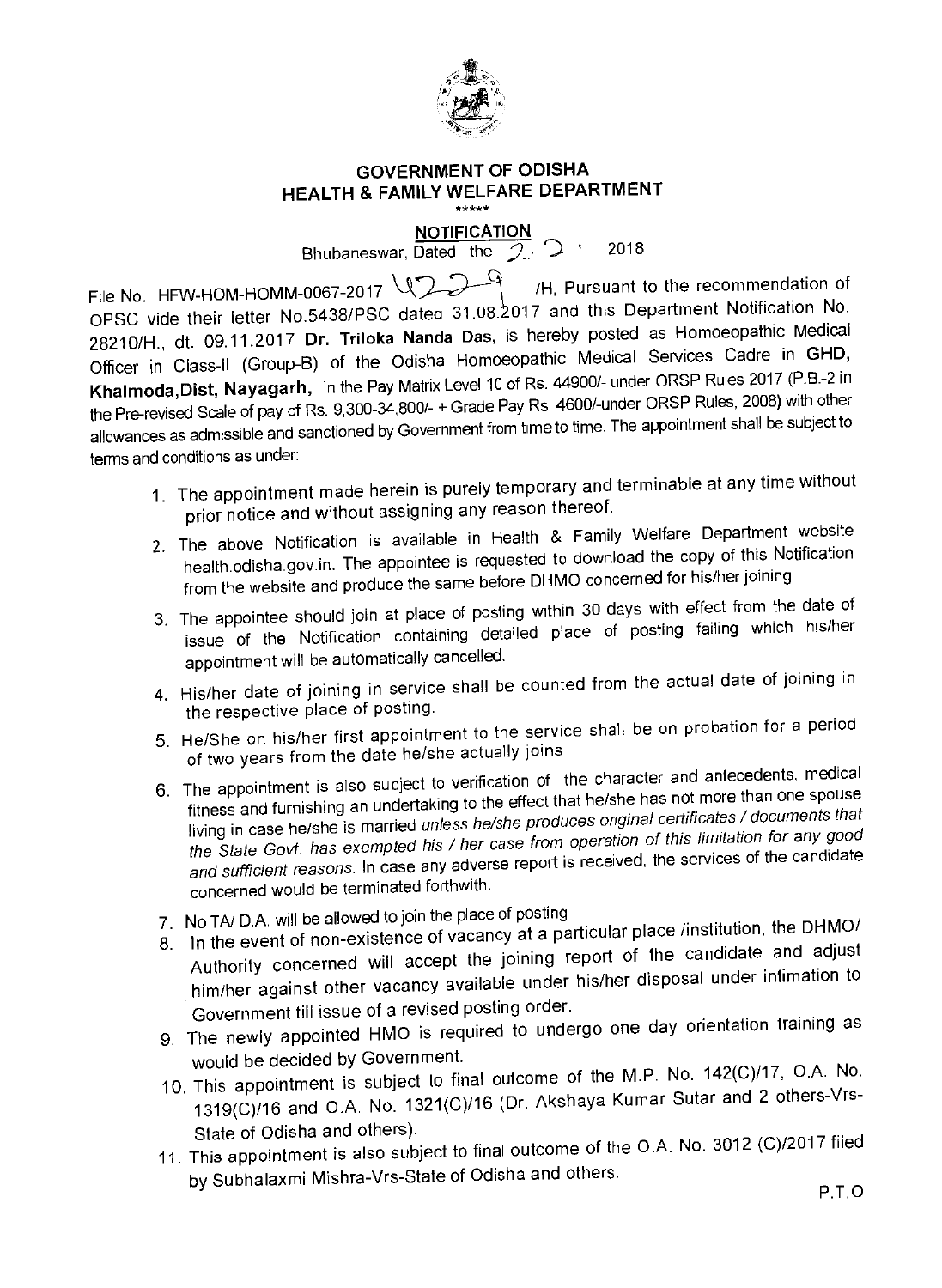- 12 This appointment is also subject to final outcome of the O.A. No, 3183 (C)/2017 filed by Rajat Kumar Mallick-Vrs-State of Odisha and others.
- 13. This appointment is also subject to final outcome of the O.A. No. 3096 (C)/2017 filed by Swarnaprava Pradhan-Vrs-State of Odisha and others and if the applicant will succeed, the last candidate i.e. Sri Premananda Behera (S1.166) of the select list shall make way for the applicant for appointment.
- 14. This appointment is also subject to final outcome of the O.A. No. 2017/2017 filed by Dr, Sunita Tripathy-Vrs-State of Odisha and others
- 15. The HMO who is continuing the PG study or any higher study , in case he/she is selected for his/her regular appointment on the recommendation of the OPSC may
	- be allowed to join at the place of posting and relived by concerned DHMO on the next day in order to enable him/her to continue the PG study or any higher study in the respective medical colleges on submission of an undertaking to join and serve under the State Government at the place of posting on completion of his/her PG study / higher study.

By order of the Governor

Addl. Secretary to Government

Memo No.  $\frac{4220}{1}$ /H., dated the  $2\frac{8}{18}$  |  $8$ Copy forwarded to the Director AYUSH, Odisha, Bhubaneswar for information and necessary action. He is requested to furnish report on joining /non joining of the candidate within the stipulated time to this Department positively within 07 days from the last date of joining. joining of the candidays from the last date<br>ducted by the respective respective result thereof may<br>edical board positively<br>extensive ecretary to Governmer

The Medical Examination of the HMO who joined may be conducted by the respective medical board within two months from the date of his/her joining and the result thereof may be furnished to this Department i.e within 7 days of the conductance of medical board positively.

Under Secretary to Government

Memo No.  $\frac{1231}{1}$  / H., dated the 2 · 2 · 18

Copy forwarded to the District Homoeopathic Medical Officer, E.C,Bhubaneswar for information and necessary action. He/she is requested to:-

- i. Verify the original Academic certificates/Medical registration Certificate and other testimonials of the candidate who is selected provisionally for appointment prior to acceptance of his/her joining.
- ii. Furnish the list of candidate joined/not joined by the stipulated time to this ,Department as well as to the Director AYUSH, Odisha within 07(seven) days of his/her joining. curville

Under Secretary to Government